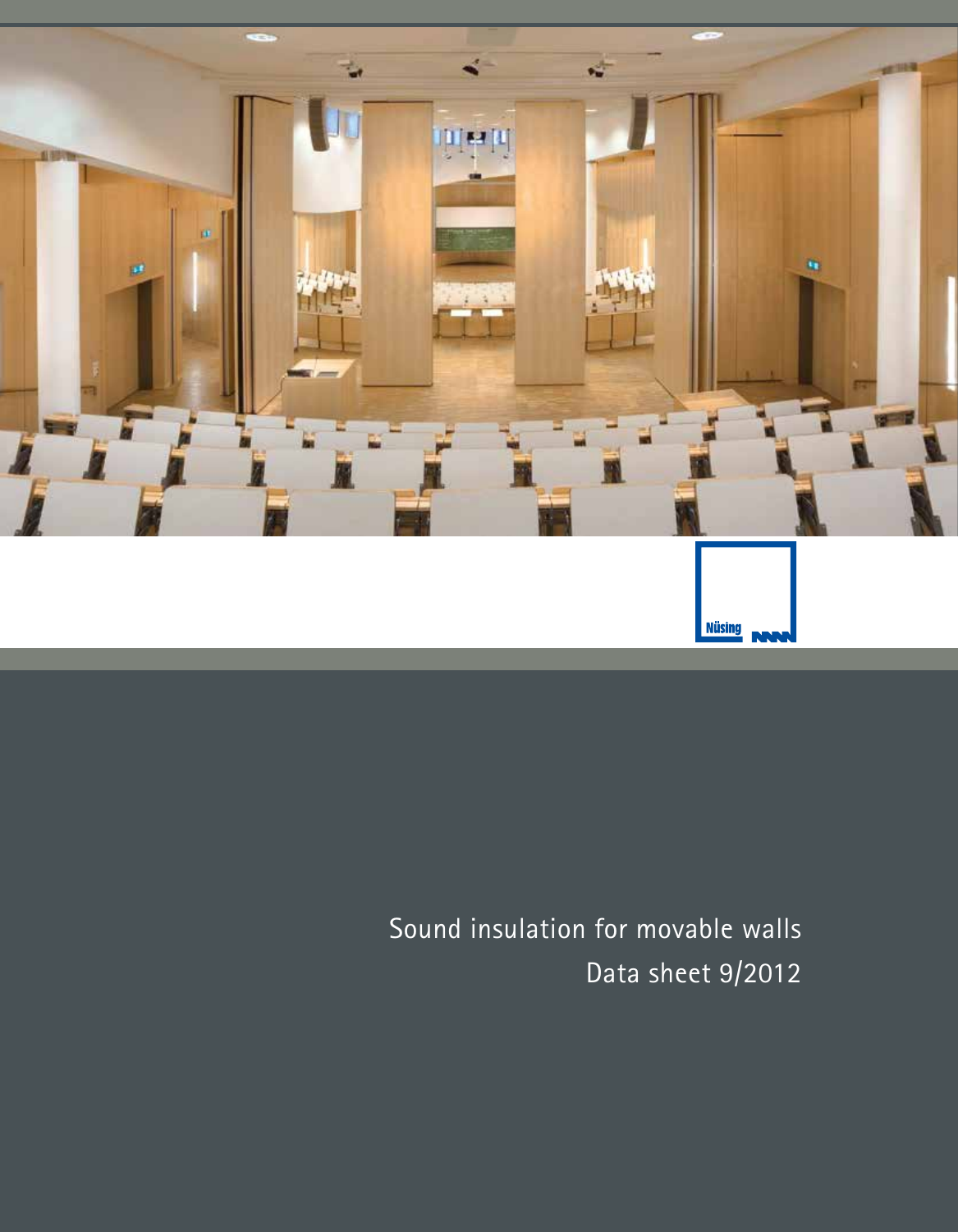Our movable walls enable optimal options for the technically-sophisticated and design-oriented spatial separation of conference rooms, training rooms, classrooms, etc. Particular emphasis is placed in this respect on the effective achievement of the necessary sound insulation.

It is only in this way that the spaces created can actually be used in a completely self-sufficient manner, as desired in visual and acoustic terms.

The level of sound insulation when installed depends significantly on the following four factors:

1. The sound reduction index Rw,P, as determined in the laboratory according to DIN-EN 20140 Nüsing has developed movable walls displaying values of up to Rw,P 59 dB in the laboratory.

2. Sound insulation losses between the laboratory value and the site

According to DIN 4109 and VDI guideline 3728 results, losses of about 10 dB occur. The demands placed on movable walls must be accordingly higher. According to DIN 4109, walls between classrooms must be at least Rw,B 47 dB. Taking into account the expected sound insulation losses of 10 dB, a laboratory value of min. Rw, P 57 dB should be advertised and required.

> $R'w, B$  = Resulting sound reduction index when installed with flanking transmission via flanking elements and other indirect pathways, measured when installed

3. Sound transmission through flanking elements such as ceilings, floors, walls, windows, façades. The sound insulation of the movable walls when installed is only as good as the weakest flanking component.

In this respect, please refer the following versions given on acoustic data sheet 209089-01.

4. Doors, special elements, glass cut-outs and rail junctions in mobile walls lead to sound insulation losses. Please contact us at the planning stage. In many cases, a solution can be found in advance.

Acoustically designed, movable walls reach their full potential if the flanking elements are executed accordingly. For particularly high sound-insulation requirements, we recommend the help of an acoustician in collaboration with our sound insulation experts.

With intensive consultation in the planning phase, excellent sound insulation when installed can be achieved.

## Basics of movable walls: acoustics and optics



Rw,P = Weighted sound reduction index of components on their own, as measured on the test bench without flanking sound transmission

Rw,B = Rated apparent sound reduction index of components on their own for a final measurement when installed, without flanking or other indirect transmissions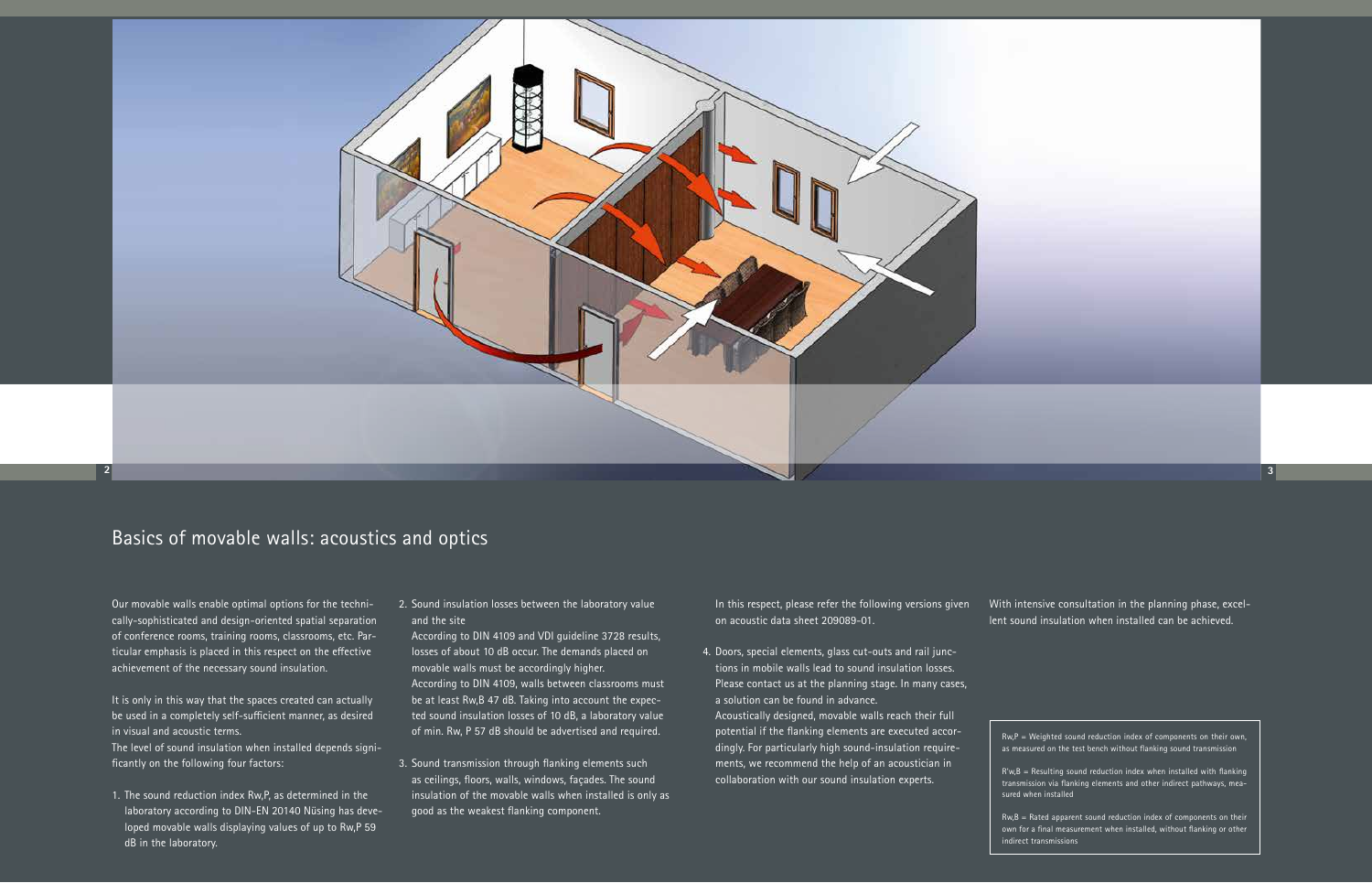

**4 5**

Loud speaking approx. 60 dB/A Mobile wall requirement Rw,P 57 dB less Allowance for tolerance approx. 10 dB At the structure approx. R'w, B 47 dB With a remainder of  $\qquad$  approx.  $\qquad$  13 dB (With the remaining 13 dB (approx.), "blowing leaves"

 $\vert$  can still be heard)

## Sound level comparable to the classification of the allowable emissions

Example, for an approximate determination of sound insulation for the movable wall



In this example you can see how important high sound insulation of the movable wall is. It is therefore essential to ensure the sound-insulation compliance of the flanking components.

In large lecture halls especially, acoustics and sound insulation plays an important role. Accordingly, we equip movable walls used for training and lecture rooms with speciallydeveloped materials and thus achieve the best results.

An important factor in achieving optimum sound insulation is the impermeability of the wall and floor closings of the mobile elements. The pressure balks

of our movable walls are under a constant pressure of 2000 N per linear metre thanks to the integrated microprocessor control used in the EASYmatic operation system.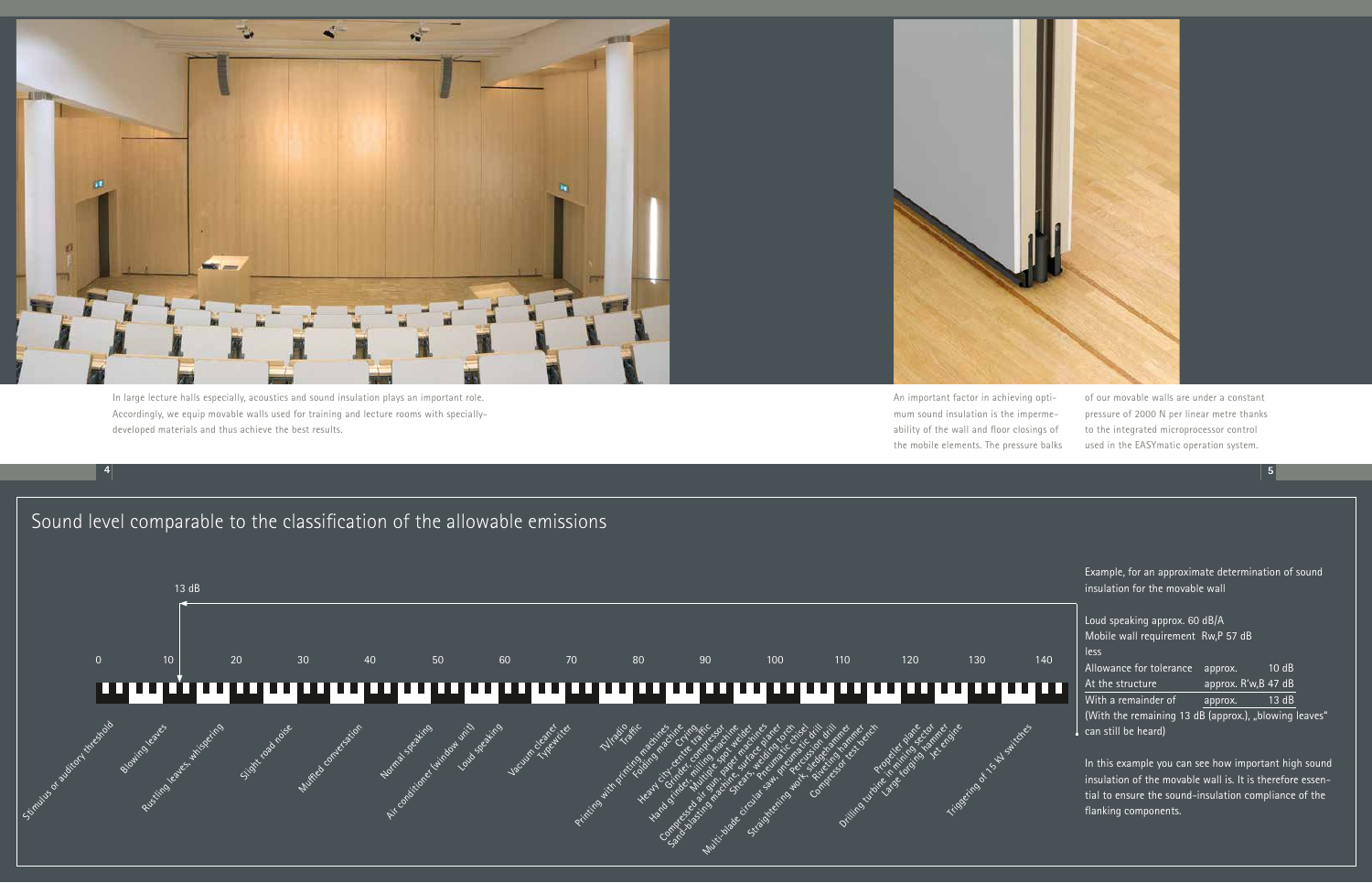For the purposes of this data sheet, the following conditions are required:  $\blacksquare$  The calculated value of the sound reduction index of the movable wall without sound transmission via flanking elements (RW,R) must be 10 dB above the desired sound reduction index achieved when installed.

 $\blacksquare$  There must be no transmissions via indirect pathways (e.g. via ventilation ducts, floor channels or the like) or the transmissions via indirect pathways must be so small that they can be ignored when considering sound insulation.

 $\blacksquare$  The area of the movable wall is equal to the interface between the rooms.

In the event of deviations from these conditions, calculations must be carried out on an individual basis.

For calculated values for required longitudinal sound reduction index (RL, W, R,), see table!

|               | <u>Walls, windows, façades</u> |         |  |
|---------------|--------------------------------|---------|--|
| w,R           | Width of movable               | RL,w,R  |  |
| B)            | wall (m)                       | (dB)    |  |
| w+8           | 04.00                          | $R'w+8$ |  |
| w+8           | 04.50                          | $R'w+7$ |  |
| w+7           | 05.00                          | $R'w+7$ |  |
| w+7           | 05.50                          | $R'w+7$ |  |
| м+6           | 06.00                          | $R'w+6$ |  |
| м+6           | 06.50                          | $R'w+6$ |  |
| м+6           | 07.00                          | $R'w+6$ |  |
| м+6           | 07.50                          | $R'w+5$ |  |
| м+5           | 08.00                          | $R'w+5$ |  |
| พ+5           | 08.50                          | $R'w+5$ |  |
| พ+5           | 09.00                          | $R'w+4$ |  |
| พ+5           | 09.50                          | $R'w+4$ |  |
| พ+5           | 10.00                          | $R'w+4$ |  |
| w+4           | 10.50                          | $R'w+4$ |  |
| w+4           | 11.00                          | $R'w+4$ |  |
| w+4           | 11.50                          | $R'w+3$ |  |
| w+4           | 12.00                          | $R'w+3$ |  |
|               | 12.50                          | $R'w+3$ |  |
|               | 13.00                          | $R'w+3$ |  |
| index         | 13.50                          | $R'w+3$ |  |
| <u>ll</u> ed. | 14.00                          | $R'w+3$ |  |

- Sound reduction index of the movable wall
- $\blacksquare$  Longitudinal sound insulation index of the flanking components
- Other transmissions via indirect pathways (e.g. through ventilation ducts, cable ducts or the like)

Ceilings, under-ceilings, floors

| Height of movable | $R_{L, W, R}$ |
|-------------------|---------------|
| wall $(m)$        | (dB)          |
|                   |               |

| wall $(m)$ | (dB)    |
|------------|---------|
| 2.50       | R'w+8   |
| 2.75       | R'w+8   |
| 3.00       | $R'w+7$ |
| 3.25       | $R'w+7$ |
| 3.50       | $R'w+6$ |
| 3.75       | R'w+6   |
| 4.00       | $R'w+6$ |
| 4.25       | R'w+6   |
| 4.50       | $R'w+5$ |
| 4.75       | $R'w+5$ |
| 5.00       | $R'w+5$ |
| 5.25       | $R'w+5$ |
| 5.50       | $R'w+5$ |
| 5.75       | $R'w+4$ |
| 6.00       | $R'w+4$ |
| 6.25       | $R'w+4$ |
| 6.50       | $R'w+4$ |

 $R'w \Delta$  desired sound insulation of the movable wall when insta

## Acoustic data sheet no. 209089-01

Acoustic data sheet no.209089-01 the required sound insulation of longitudinal components flanking mobile Nüsing movable walls



Purpose of this data sheet The sound insulation of a movable wall when installed is dependent on the following factors:

**6 7** Required longitudinal sound reduction index of the flanking components. The required longitudinal sound reduction index of the flanking components is dependent on the end mobile partitions and need to be 3-8 dB above the sound reduction index required for movable walls when installed.

This data sheet is intended to determine the longitudinal sound reduction index required for flanking elements.

Prerequisites for the application of the data sheet: see back of this data sheet

For movable walls of various dimensions, the required longitudinal sound reduction index is shown on the attached data sheet. At intermediate values, the higher value is to be considered.

The above data sheet has been prepared with great care, to the best of our knowledge and belief. Rheine, 20. 02. 2009 Hi/BB KÖTTER Consulting Engineers KG

p.p. Dipl.-Ing. Helmut Hinkers p.p. Dipl.-Ing. Kerstin Sommer

e 400 - 43433 ƙheir

Annex Data sheet with the required longitudinal sound reduction indexes